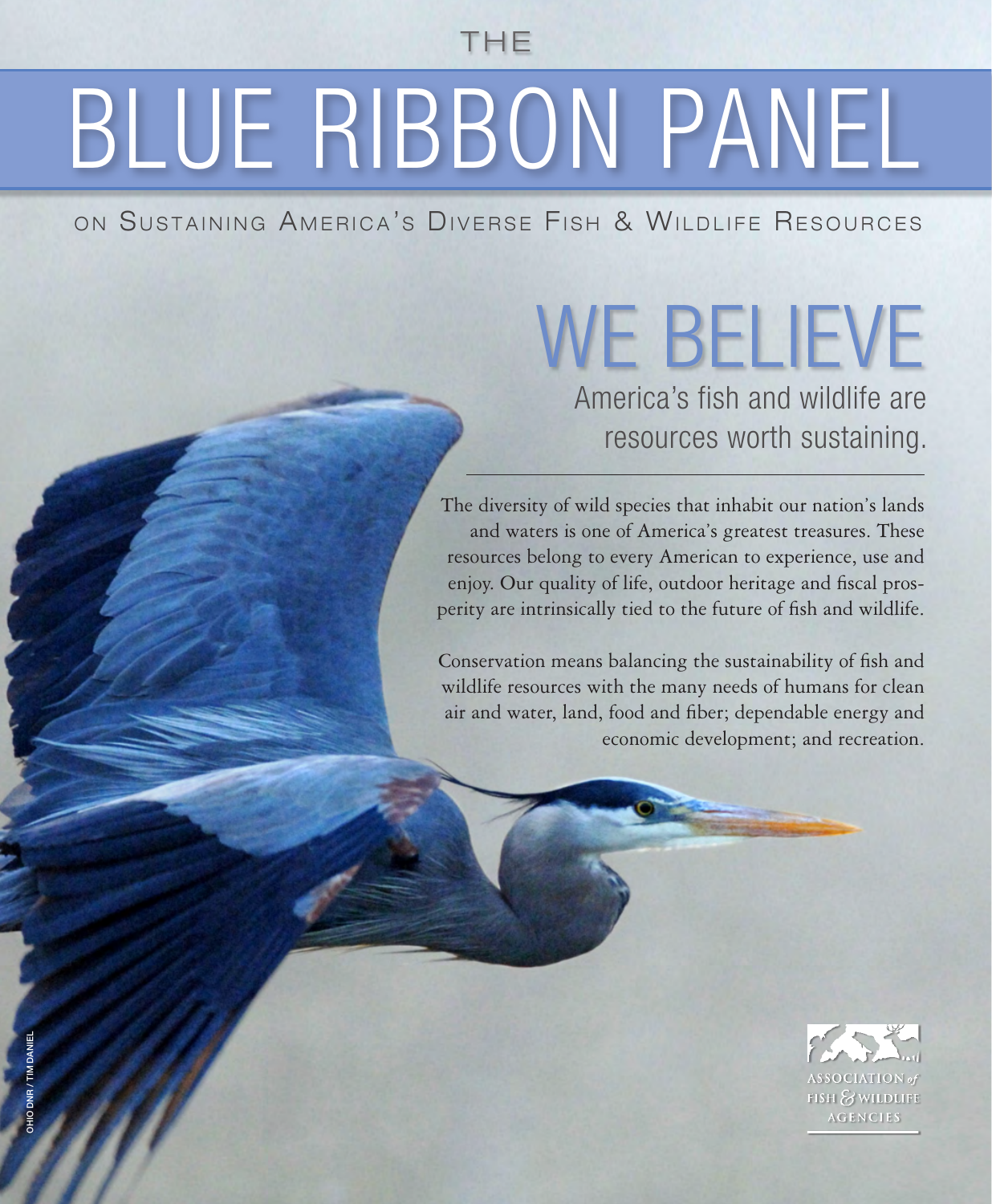## That collaboration—not regulation—is WE BELIEVE That collaboration-not regulation-is where fish and wildlife and natural resource-based enterprise thrive.

Industries, businesses and landowners nationwide are facing ever-mounting pressures from new and potential land use regulations that impact their capacities to provide a growing

world with food, fiber, energy and other essential commodities.

At the same time, the number of species petitioned for federal endangered species listing



has increased by more than 1,000% over the last five years. Thousands of additional species could be listed in the coming years—leading to more expensive recovery attempts; reduced access; increased regulation and compliance costs; and further polarization of business, energy, conservation and environmental interests.

It costs taxpayers millions of dollars each year to try to save a single species. That price tag does not even include the significant financial and regulatory consequences for natural resourcedependent businesses or the resulting economic impacts.

The key is to keep species off the list altogether. State Wildlife Action Plans are the blueprints state fish and wildlife agencies have developed to conserve the 12,000 species that are at risk of federal endangered species listing. Yet, Congress has repeatedly cut the primary source of funding to implement these congressionally mandated plans—the State and Tribal Wildlife Grants Program.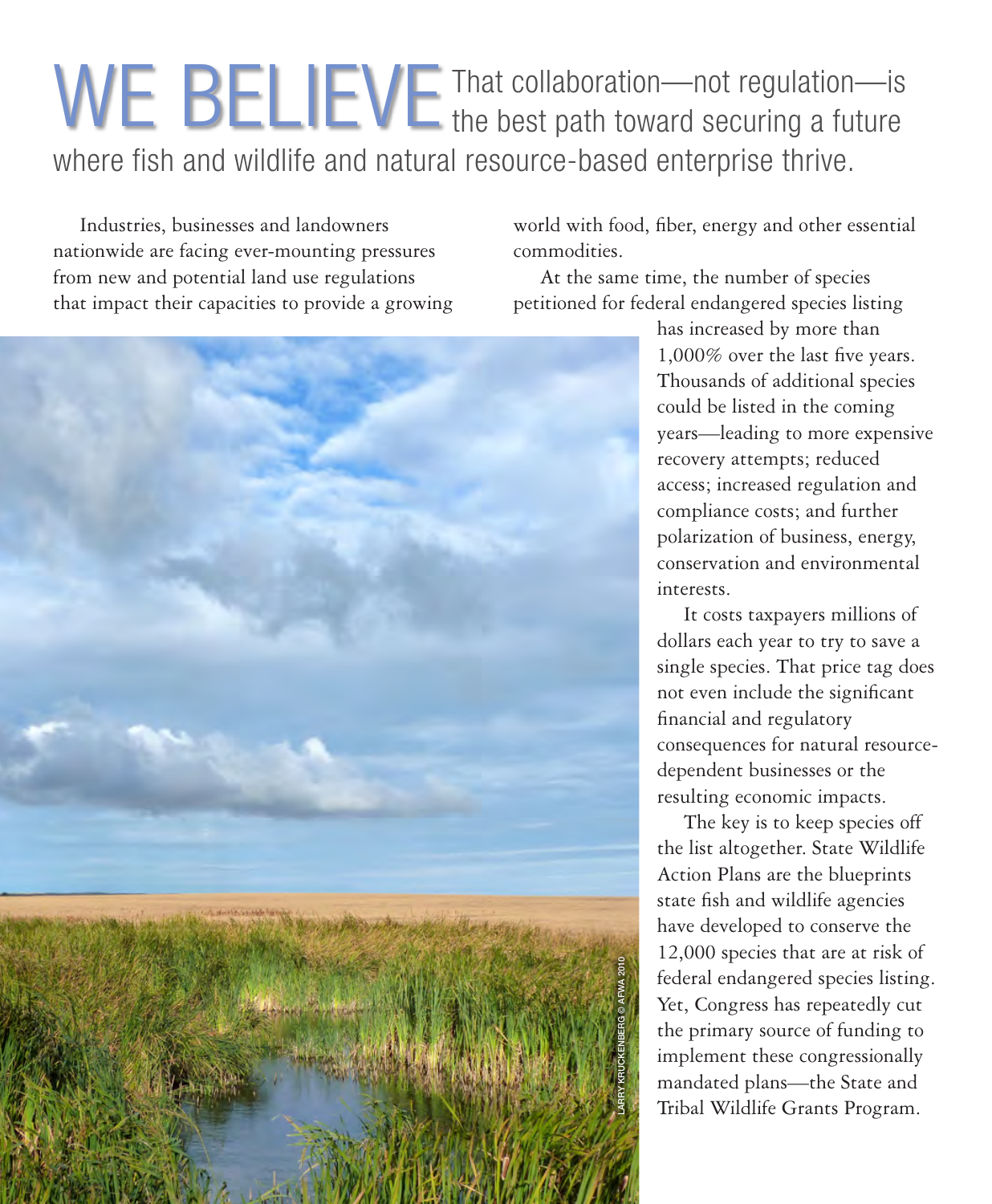*The number of species petitioned for federal endangered species listing has increased by more than 1,000% over the last five years and thousands of additional species could be listed in the coming years.*



That it's time to launch the *Blue Ribbon*  WE BELIEVE That it's time to launch the *Blue Ribbor* Panel on Sustaining America's Diverse *Fish & Wildlife Resources*.



We need action now to sustainably fund conservation of the full array of fish and wildlife to maintain balance between natural resource diversity and economic development.

The 50 state fish and wildlife agencies, through its Association of Fish & Wildlife Agencies, are inviting 20 visionary leaders representing the outdoor recreation retail and manufacturing sector, the energy industry, conservation organizations and sportsmen's groups to chart a course toward a resource-full future.

The bipartisan Blue Ribbon Panel on Sustaining America's Diverse Fish & Wildlife Resources will recommend funding solutions and Congressional policy options that mutually benefit America's industries, agencies and our shared fish, wildlife and economic heritage.